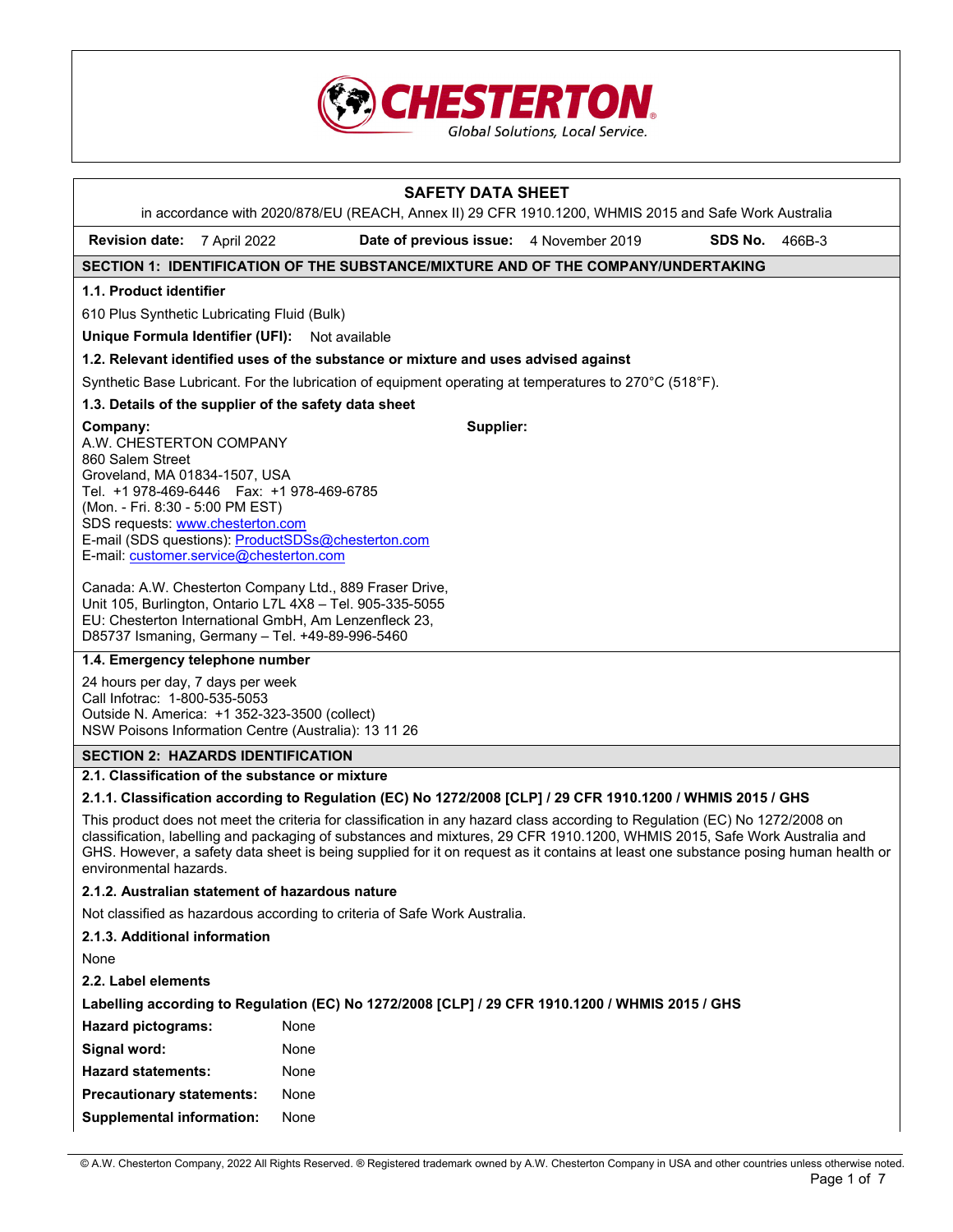| Date: 7 April 2022                                                                                                                                                                     |         |                         |                          |                                                                                                           | <b>SDS No. 466B-3</b>                                        |  |
|----------------------------------------------------------------------------------------------------------------------------------------------------------------------------------------|---------|-------------------------|--------------------------|-----------------------------------------------------------------------------------------------------------|--------------------------------------------------------------|--|
| 2.3. Other hazards                                                                                                                                                                     |         |                         |                          |                                                                                                           |                                                              |  |
| None                                                                                                                                                                                   |         |                         |                          |                                                                                                           |                                                              |  |
| <b>SECTION 3: COMPOSITION/INFORMATION ON INGREDIENTS</b>                                                                                                                               |         |                         |                          |                                                                                                           |                                                              |  |
| 3.2. Mixtures                                                                                                                                                                          |         |                         |                          |                                                                                                           |                                                              |  |
| Hazardous Ingredients <sup>1</sup>                                                                                                                                                     | % Wt.   | CAS No./<br>EC No.      | <b>REACH</b><br>Reg. No. | <b>CLP/GHS Classification</b>                                                                             | <b>SCL, M-factor, ATE</b>                                    |  |
| Amines, C11-14-branched alkyl,<br>monohexyl and dihexyl phosphates                                                                                                                     | $0 - 2$ | 80939-62-4<br>279-632-6 | <b>NA</b>                | Eye Irrit. 2A, H319<br>Skin Irrit. 2, H315<br>Aquatic Chronic 2, H411                                     | ATE (oral): > 5000<br>mg/kg<br>ATE (dermal): ><br>2000 mg/kg |  |
|                                                                                                                                                                                        |         |                         |                          |                                                                                                           |                                                              |  |
|                                                                                                                                                                                        |         |                         |                          |                                                                                                           |                                                              |  |
|                                                                                                                                                                                        |         |                         |                          |                                                                                                           |                                                              |  |
|                                                                                                                                                                                        |         |                         |                          |                                                                                                           |                                                              |  |
| 1 Classified according to: • 29 CFR 1910.1200, 1915, 1916, 1917, Mass. Right-to-Know Law (ch. 40, M.G.LO. 111F)<br>• 1272/2008/EC, GHS, REACH<br>• WHMIS 2015<br>• Safe Work Australia |         |                         |                          |                                                                                                           |                                                              |  |
| <b>SECTION 4: FIRST AID MEASURES</b>                                                                                                                                                   |         |                         |                          |                                                                                                           |                                                              |  |
| 4.1. Description of first aid measures                                                                                                                                                 |         |                         |                          |                                                                                                           |                                                              |  |
| Inhalation:                                                                                                                                                                            |         |                         |                          | Remove person to fresh air and keep comfortable for breathing. Call a physician if you feel unwell.       |                                                              |  |
| Skin contact:                                                                                                                                                                          |         |                         |                          | Wash skin with soap and water. Remove contaminated clothing. Consult physician if irritation develops.    |                                                              |  |
| Eye contact:                                                                                                                                                                           |         |                         |                          | Flush eyes for at least 15 minutes with large amounts of water. Consult physician if irritation develops. |                                                              |  |
| Ingestion:                                                                                                                                                                             |         |                         |                          | If person is conscious, rinse mouth with water. Do not induce vomiting. Contact physician.                |                                                              |  |
| <b>Protection of first-aiders:</b><br>Avoid contact with the product while providing aid to the victim. See section 8.2.2 for<br>recommendations on personal protective equipment.     |         |                         |                          |                                                                                                           |                                                              |  |
| 4.2. Most important symptoms and effects, both acute and delayed                                                                                                                       |         |                         |                          |                                                                                                           |                                                              |  |
| Direct contact may cause mild eye irritation.                                                                                                                                          |         |                         |                          |                                                                                                           |                                                              |  |
| 4.3. Indication of any immediate medical attention and special treatment needed                                                                                                        |         |                         |                          |                                                                                                           |                                                              |  |
| Treat symptoms.                                                                                                                                                                        |         |                         |                          |                                                                                                           |                                                              |  |
| <b>SECTION 5: FIREFIGHTING MEASURES</b>                                                                                                                                                |         |                         |                          |                                                                                                           |                                                              |  |
| 5.1. Extinguishing media                                                                                                                                                               |         |                         |                          |                                                                                                           |                                                              |  |
| Suitable extinguishing media:                                                                                                                                                          |         |                         |                          |                                                                                                           |                                                              |  |
| Carbon dioxide, dry chemical, alcohol-resistant foam, water fog<br>Unsuitable extinguishing media:<br>Water jets                                                                       |         |                         |                          |                                                                                                           |                                                              |  |
| 5.2. Special hazards arising from the substance or mixture                                                                                                                             |         |                         |                          |                                                                                                           |                                                              |  |
|                                                                                                                                                                                        |         |                         |                          |                                                                                                           |                                                              |  |
| <b>Hazardous combustion products:</b><br>oxides of Carbon, Nitrogen and Phosphorus.                                                                                                    |         |                         |                          |                                                                                                           |                                                              |  |
| Other hazards:<br>Container may rupture from gas generation when exposed to intense heat.                                                                                              |         |                         |                          |                                                                                                           |                                                              |  |
| 5.3. Advice for firefighters                                                                                                                                                           |         |                         |                          |                                                                                                           |                                                              |  |
| Cool exposed containers with water. Recommend Firefighters wear self-contained breathing apparatus.                                                                                    |         |                         |                          |                                                                                                           |                                                              |  |
| <b>Australian HAZCHEM Emergency Action Code:</b><br>2 Z                                                                                                                                |         |                         |                          |                                                                                                           |                                                              |  |
| <b>SECTION 6: ACCIDENTAL RELEASE MEASURES</b>                                                                                                                                          |         |                         |                          |                                                                                                           |                                                              |  |
| 6.1. Personal precautions, protective equipment and emergency procedures                                                                                                               |         |                         |                          |                                                                                                           |                                                              |  |
| Utilize exposure controls and personal protection as specified in Section 8.                                                                                                           |         |                         |                          |                                                                                                           |                                                              |  |
| <b>6.2. Environmental Precautions</b>                                                                                                                                                  |         |                         |                          |                                                                                                           |                                                              |  |
| Keep out of sewers, streams and waterways.                                                                                                                                             |         |                         |                          |                                                                                                           |                                                              |  |
| 6.3. Methods and material for containment and cleaning up                                                                                                                              |         |                         |                          |                                                                                                           |                                                              |  |
| Contain spill to a small area. Surface may be slippery. Pick up with absorbent material (sand, sawdust, clay, etc.) and place in a<br>suitable container for disposal.                 |         |                         |                          |                                                                                                           |                                                              |  |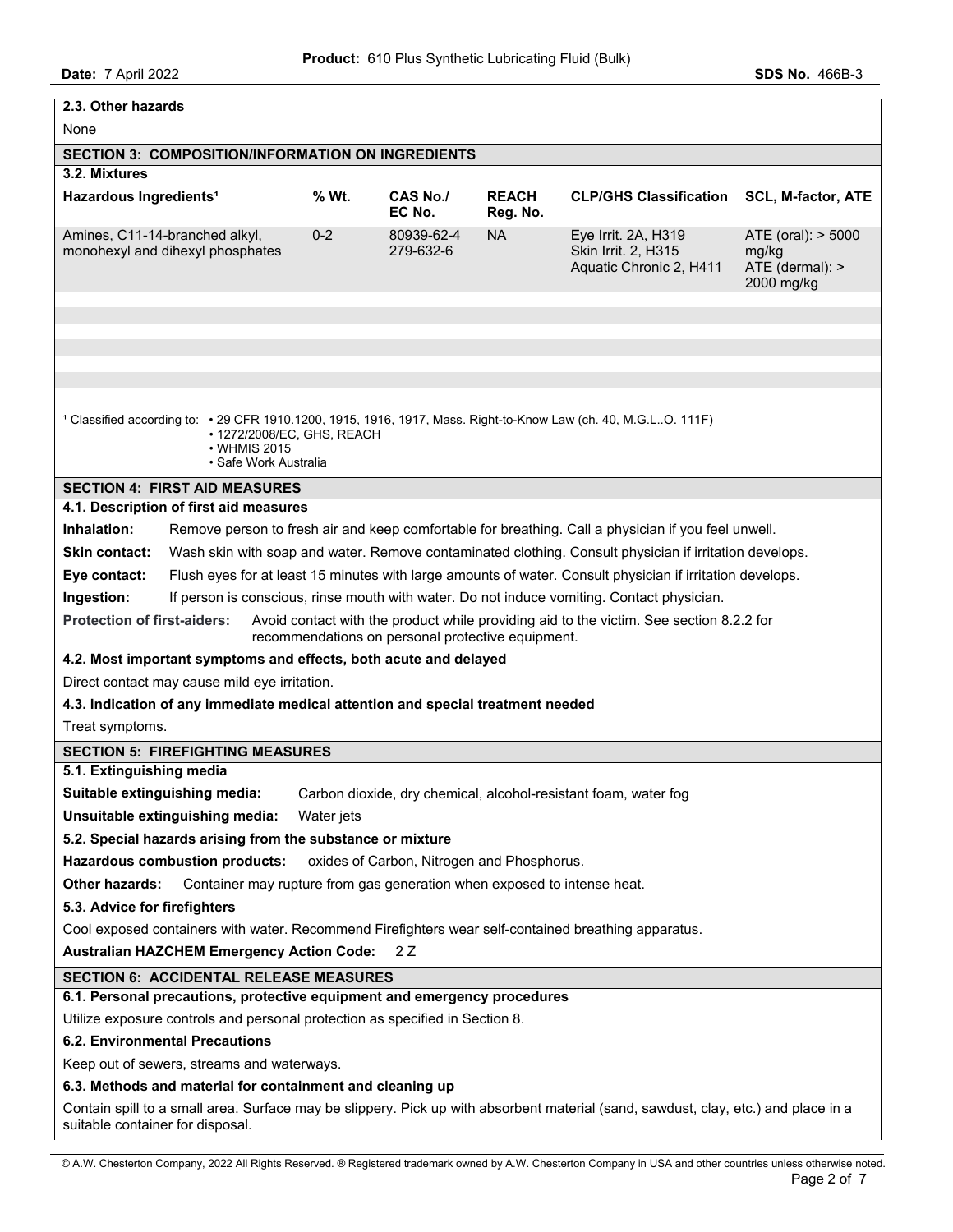| 6.4. Reference to other sections                                                                                                                                                                                                                                                                                                                                                                            |                                                                                                                                                                |                   |     |                              |     |                     |     |                                 |
|-------------------------------------------------------------------------------------------------------------------------------------------------------------------------------------------------------------------------------------------------------------------------------------------------------------------------------------------------------------------------------------------------------------|----------------------------------------------------------------------------------------------------------------------------------------------------------------|-------------------|-----|------------------------------|-----|---------------------|-----|---------------------------------|
| Refer to section 13 for disposal advice.                                                                                                                                                                                                                                                                                                                                                                    |                                                                                                                                                                |                   |     |                              |     |                     |     |                                 |
| <b>SECTION 7: HANDLING AND STORAGE</b>                                                                                                                                                                                                                                                                                                                                                                      |                                                                                                                                                                |                   |     |                              |     |                     |     |                                 |
| 7.1. Precautions for safe handling                                                                                                                                                                                                                                                                                                                                                                          |                                                                                                                                                                |                   |     |                              |     |                     |     |                                 |
| Utilize exposure controls and personal protection as specified in Section 8. As with any product involved with moving equipment,<br>care is recommended. If in doubt, stop equipment prior to application. Wash work clothes separately from other clothing.                                                                                                                                                |                                                                                                                                                                |                   |     |                              |     |                     |     |                                 |
| 7.2. Conditions for safe storage, including any incompatibilities                                                                                                                                                                                                                                                                                                                                           |                                                                                                                                                                |                   |     |                              |     |                     |     |                                 |
| Store in a cool, dry and well-ventilated area.                                                                                                                                                                                                                                                                                                                                                              |                                                                                                                                                                |                   |     |                              |     |                     |     |                                 |
| 7.3. Specific end use(s)                                                                                                                                                                                                                                                                                                                                                                                    |                                                                                                                                                                |                   |     |                              |     |                     |     |                                 |
| No special precautions.                                                                                                                                                                                                                                                                                                                                                                                     |                                                                                                                                                                |                   |     |                              |     |                     |     |                                 |
| <b>SECTION 8: EXPOSURE CONTROLS/PERSONAL PROTECTION</b>                                                                                                                                                                                                                                                                                                                                                     |                                                                                                                                                                |                   |     |                              |     |                     |     |                                 |
| 8.1. Control parameters                                                                                                                                                                                                                                                                                                                                                                                     |                                                                                                                                                                |                   |     |                              |     |                     |     |                                 |
| Occupational exposure limit values                                                                                                                                                                                                                                                                                                                                                                          |                                                                                                                                                                |                   |     |                              |     |                     |     |                                 |
| Ingredients                                                                                                                                                                                                                                                                                                                                                                                                 |                                                                                                                                                                | <b>OSHA PEL1</b>  |     | <b>ACGIH TLV<sup>2</sup></b> |     | UK WEL <sup>3</sup> |     | <b>AUSTRALIA ES<sup>4</sup></b> |
|                                                                                                                                                                                                                                                                                                                                                                                                             | ppm                                                                                                                                                            | mg/m <sup>3</sup> | ppm | mg/m <sup>3</sup>            | ppm | mg/m <sup>3</sup>   | ppm | mg/m <sup>3</sup>               |
| Amines, C11-14-branched<br>alkyl, monohexyl and dihexyl<br>phosphates                                                                                                                                                                                                                                                                                                                                       | N/A                                                                                                                                                            | N/A               | N/A | N/A                          | N/A | N/A                 | N/A | N/A                             |
|                                                                                                                                                                                                                                                                                                                                                                                                             |                                                                                                                                                                |                   |     |                              |     |                     |     |                                 |
|                                                                                                                                                                                                                                                                                                                                                                                                             |                                                                                                                                                                |                   |     |                              |     |                     |     |                                 |
|                                                                                                                                                                                                                                                                                                                                                                                                             |                                                                                                                                                                |                   |     |                              |     |                     |     |                                 |
|                                                                                                                                                                                                                                                                                                                                                                                                             |                                                                                                                                                                |                   |     |                              |     |                     |     |                                 |
| <sup>1</sup> United States Occupational Health & Safety Administration permissible exposure limits<br><sup>2</sup> American Conference of Governmental Industrial Hygienists threshold limit values<br><sup>3</sup> EH40 Workplace exposure limits, Health & Safety Executive<br><sup>4</sup> Safe Work Australia, Workplace Exposure Standards for Airborne Contaminants<br><b>Biological limit values</b> |                                                                                                                                                                |                   |     |                              |     |                     |     |                                 |
| Not available                                                                                                                                                                                                                                                                                                                                                                                               |                                                                                                                                                                |                   |     |                              |     |                     |     |                                 |
| Derived No Effect Level (DNEL) according to Regulation (EC) No 1907/2006:                                                                                                                                                                                                                                                                                                                                   |                                                                                                                                                                |                   |     |                              |     |                     |     |                                 |
| <b>Workers</b>                                                                                                                                                                                                                                                                                                                                                                                              |                                                                                                                                                                |                   |     |                              |     |                     |     |                                 |
| Not available                                                                                                                                                                                                                                                                                                                                                                                               |                                                                                                                                                                |                   |     |                              |     |                     |     |                                 |
|                                                                                                                                                                                                                                                                                                                                                                                                             |                                                                                                                                                                |                   |     |                              |     |                     |     |                                 |
| Predicted No Effect Concentration (PNEC) according to Regulation (EC) No 1907/2006:                                                                                                                                                                                                                                                                                                                         |                                                                                                                                                                |                   |     |                              |     |                     |     |                                 |
| Not available                                                                                                                                                                                                                                                                                                                                                                                               |                                                                                                                                                                |                   |     |                              |     |                     |     |                                 |
| 8.2. Exposure controls                                                                                                                                                                                                                                                                                                                                                                                      |                                                                                                                                                                |                   |     |                              |     |                     |     |                                 |
| 8.2.1. Engineering measures                                                                                                                                                                                                                                                                                                                                                                                 |                                                                                                                                                                |                   |     |                              |     |                     |     |                                 |
| No special requirements. If using under extreme heat or creating mist, use local exhaust.                                                                                                                                                                                                                                                                                                                   |                                                                                                                                                                |                   |     |                              |     |                     |     |                                 |
| 8.2.2. Individual protection measures                                                                                                                                                                                                                                                                                                                                                                       |                                                                                                                                                                |                   |     |                              |     |                     |     |                                 |
| <b>Respiratory protection:</b>                                                                                                                                                                                                                                                                                                                                                                              | Not normally needed. In case of insufficient ventilation, use a half or full-face respirator with<br>combined dust/organic vapour filter (EN filter type A/P). |                   |     |                              |     |                     |     |                                 |
| Protective gloves:                                                                                                                                                                                                                                                                                                                                                                                          | Chemical resistant gloves (e.g. neoprene, nitrile).                                                                                                            |                   |     |                              |     |                     |     |                                 |
| Eye and face protection:                                                                                                                                                                                                                                                                                                                                                                                    | Safety glasses                                                                                                                                                 |                   |     |                              |     |                     |     |                                 |
| Other:                                                                                                                                                                                                                                                                                                                                                                                                      | Long sleeves, long pants and good personal hygiene to minimize skin contact.                                                                                   |                   |     |                              |     |                     |     |                                 |
| 8.2.3. Environmental exposure controls                                                                                                                                                                                                                                                                                                                                                                      |                                                                                                                                                                |                   |     |                              |     |                     |     |                                 |
| Refer to sections 6 and 12.                                                                                                                                                                                                                                                                                                                                                                                 |                                                                                                                                                                |                   |     |                              |     |                     |     |                                 |
|                                                                                                                                                                                                                                                                                                                                                                                                             |                                                                                                                                                                |                   |     |                              |     |                     |     |                                 |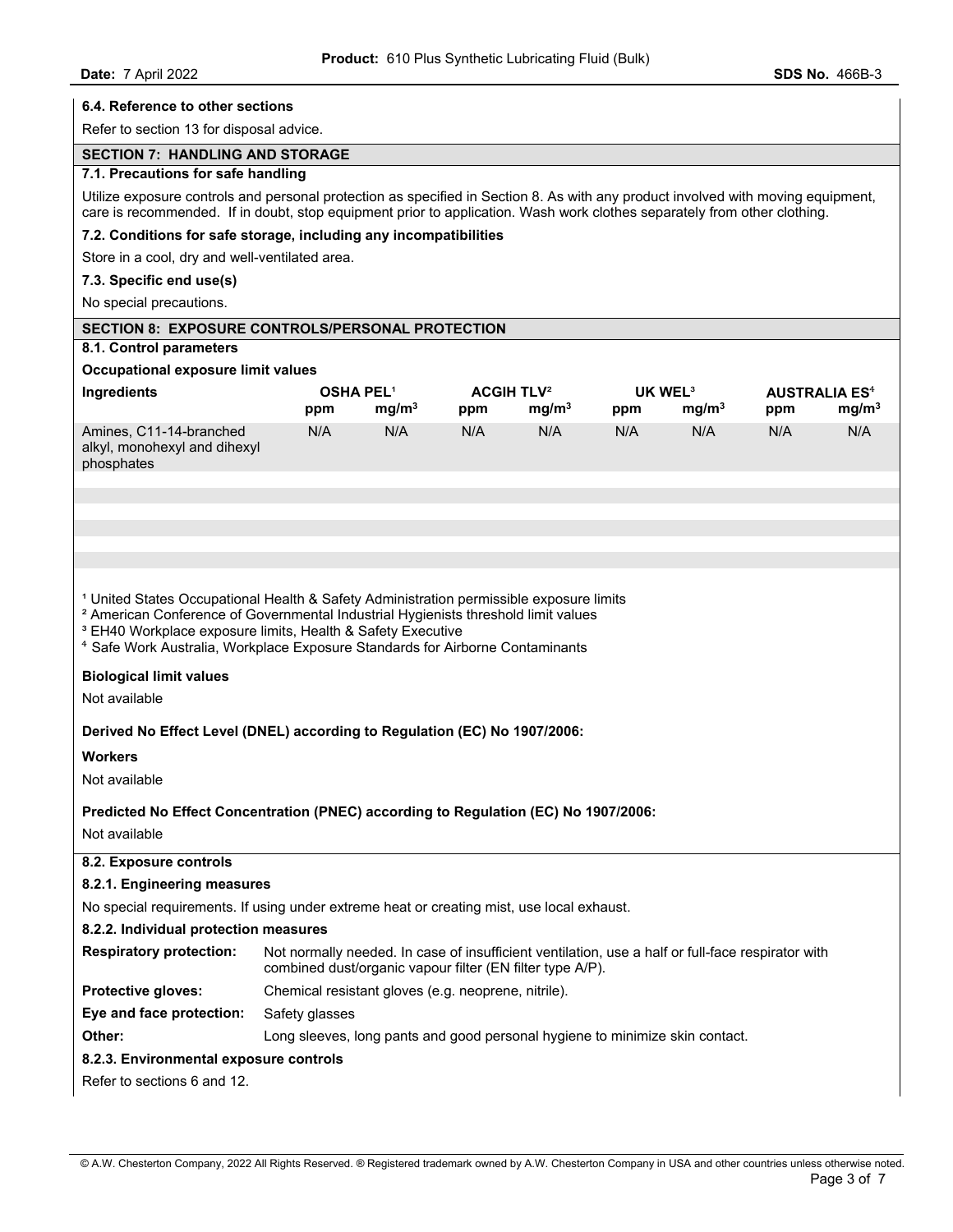**Date:** 7 April 2022 **SDS No.** 466B-3

# **SECTION 9: PHYSICAL AND CHEMICAL PROPERTIES 9.1. Information on basic physical and chemical properties Physical state pH pH** not applicable **Colour Colour clear, yellow to amber Kinematic viscosity** 68 cst @ 40°C **Odour Solubility in water** insoluble **Contained Acts Contained Solubility in water** insoluble **Odour threshold no data available Partition coefficient n-octanol/water**  not applicable **Boiling point or range** not determined **Vapour pressure @ 20**°**C** not determined **Melting point/freezing point** < - 40°C **Density and/or relative density** 0.99 kg/l **% Volatile (by volume)** none **Weight per volume** 8.26 lbs/gal **Flammability** no data available **Vapour density (air=1)** > 1 **Lower/upper flammability or explosion limits**  not determined **Rate of evaporation (ether=1)** < 1 **Flash point because the S270°C (> 518°F) <b>321** % Aromatics by weight not determined **Method** Cleveland Open Cup **Particle characteristics** not applicable **Autoignition temperature** not determined **Explosive properties** not applicable **Decomposition temperature** not determined **Cxidising properties** not applicable **9.2. Other information**  None **SECTION 10: STABILITY AND REACTIVITY 10.1. Reactivity**  Refer to sections 10.3 and 10.5. **10.2. Chemical stability Stable 10.3. Possibility of hazardous reactions**  No dangerous reactions known under conditions of normal use. **10.4. Conditions to avoid**  None known **10.5. Incompatible materials**  Strong acids and strong oxidizers like liquid Chlorine and concentrated Oxygen. **10.6. Hazardous decomposition products**  Thermal decomposition may produce oxides of Carbon, Nitrogen and Phosphorus. **SECTION 11: TOXICOLOGICAL INFORMATION 11.1. Information on hazard classes as defined in Regulation (EC) No 1272/2008 / GHS Primary route of exposure under normal use:**  Skin and eye contact. **Acute toxicity - Oral:** ATE-mix > 2,000 mg/kg **Dermal:** ATE-mix > 2,000 mg/kg **Inhalation:** No information available **Skin corrosion/irritation:** Not irritating **Serious eye damage/ irritation:**  Direct contact may cause mild eye irritation. **Respiratory or skin sensitisation:**  No known effects. **Germ cell mutagenicity:** No known effects. **Carcinogenicity:** This product contains no carcinogens as listed by the National Toxicology Program (NTP), the International Agency for Research on Cancer (IARC), the Occupational Safety and Health Administration (OSHA) or the European Chemicals Agency (ECHA). **Reproductive toxicity:** No information available **STOT – single exposure:** No information available **STOT – repeated exposure:** No information available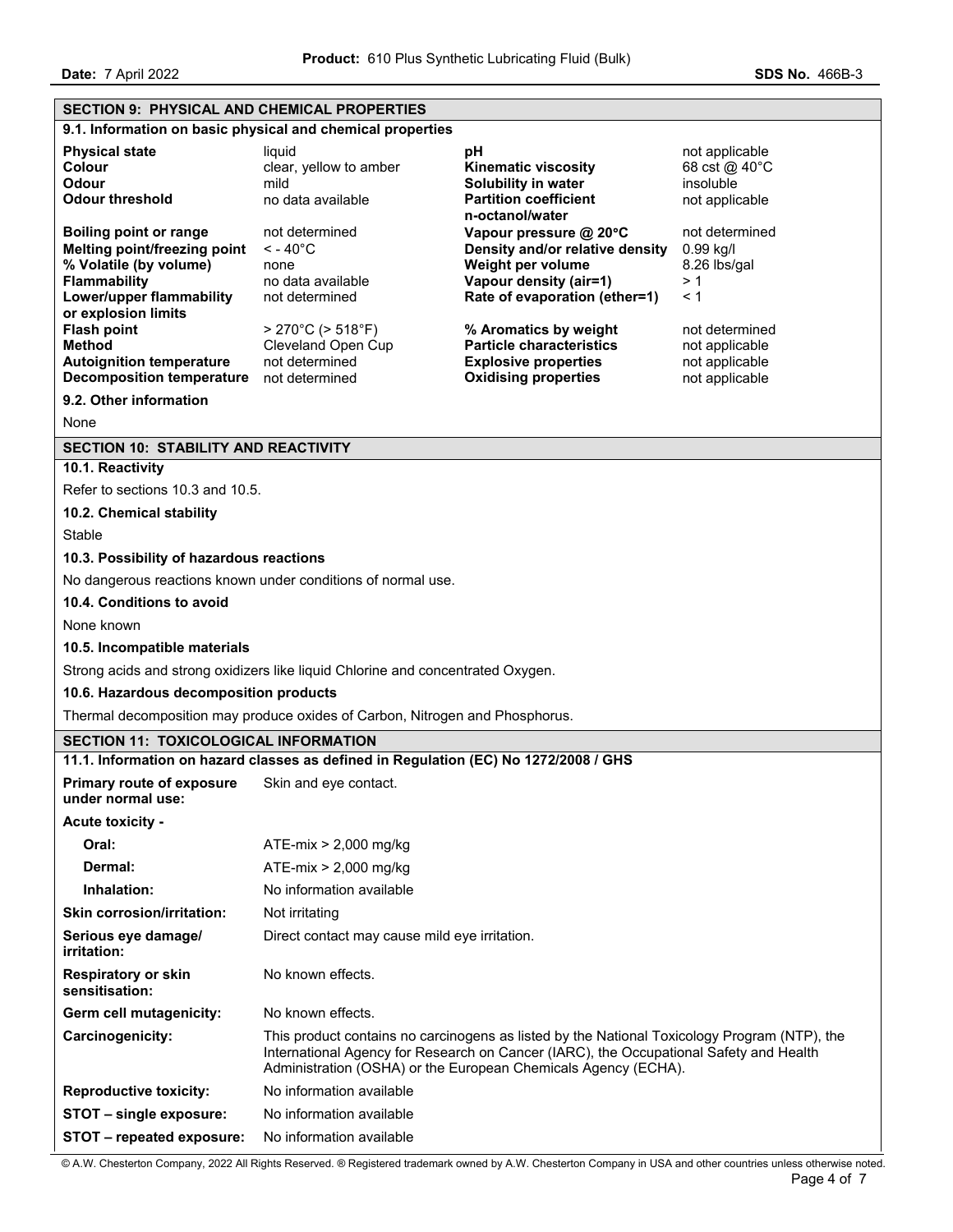**Aspiration hazard:** Based on available data, the classification criteria are not met.

## **11.2. Information on other hazards**

None known

### **SECTION 12: ECOLOGICAL INFORMATION**

Ecotoxicological data have not been determined specifically for this product. The information given below is based on a knowledge of the components and the ecotoxicology of similar substances.

### **12.1. Toxicity**

96 h LC50 (fish) > water solubility limit. 48 h EC50 (for daphnia) > water solubility limit.

## **12.2. Persistence and degradability**

Not readily biodegradable.

## **12.3. Bioaccumulative potential**

Not expected to bioaccumulate.

#### **12.4. Mobility in soil**

Liquid. Insoluble in water. In determining environmental mobility, consider the product's physical and chemical properties (see Section 9).

#### **12.5. Results of PBT and vPvB assessment**

Not available

#### **12.6. Endocrine disrupting properties**

None known

## **12.7. Other adverse effects**

None known

### **SECTION 13: DISPOSAL CONSIDERATIONS**

# **13.1. Waste treatment methods**

Incinerate absorbed material with a properly licensed facility. Check local, state and national/federal regulations and comply with the most stringent requirement. Unused product is not classified as a hazardous waste according to 2008/98/EC.

## **SECTION 14: TRANSPORT INFORMATION**

| 14.1. UN number or ID number                                  |                              |  |  |
|---------------------------------------------------------------|------------------------------|--|--|
| ADG/ADR/RID/ADN/IMDG/ICAO:                                    | <b>NOT APPLICABLE</b>        |  |  |
| TDG:                                                          | NOT APPI ICABLE              |  |  |
| US DOT:                                                       | <b>NOT APPLICABLE</b>        |  |  |
| 14.2. UN proper shipping name                                 |                              |  |  |
| ADG/ADR/RID/ADN/IMDG/ICAO:                                    | NON-HAZARDOUS, NON REGULATED |  |  |
| TDG:                                                          | NON-HAZARDOUS, NON REGULATED |  |  |
| US DOT:                                                       | NON-HAZARDOUS, NON REGULATED |  |  |
| 14.3. Transport hazard class(es)                              |                              |  |  |
| ADG/ADR/RID/ADN/IMDG/ICAO:                                    | <b>NOT APPLICABLE</b>        |  |  |
| TDG:                                                          | <b>NOT APPLICABLE</b>        |  |  |
| <b>US DOT:</b>                                                | <b>NOT APPLICABLE</b>        |  |  |
| 14.4. Packing group                                           |                              |  |  |
| ADG/ADR/RID/ADN/IMDG/ICAO:                                    | <b>NOT APPLICABLE</b>        |  |  |
| TDG:                                                          | <b>NOT APPLICABLE</b>        |  |  |
| US DOT:                                                       | <b>NOT APPLICABLE</b>        |  |  |
| 14.5. Environmental hazards                                   |                              |  |  |
| NOT APPI ICABLE                                               |                              |  |  |
| 14.6. Special precautions for user                            |                              |  |  |
| NOT APPLICABLE                                                |                              |  |  |
| 14.7. Maritime transport in bulk according to IMO instruments |                              |  |  |
| NOT APPLICABLE                                                |                              |  |  |
| 14.8. Other information                                       |                              |  |  |
| <b>NOT APPLICABLE</b>                                         |                              |  |  |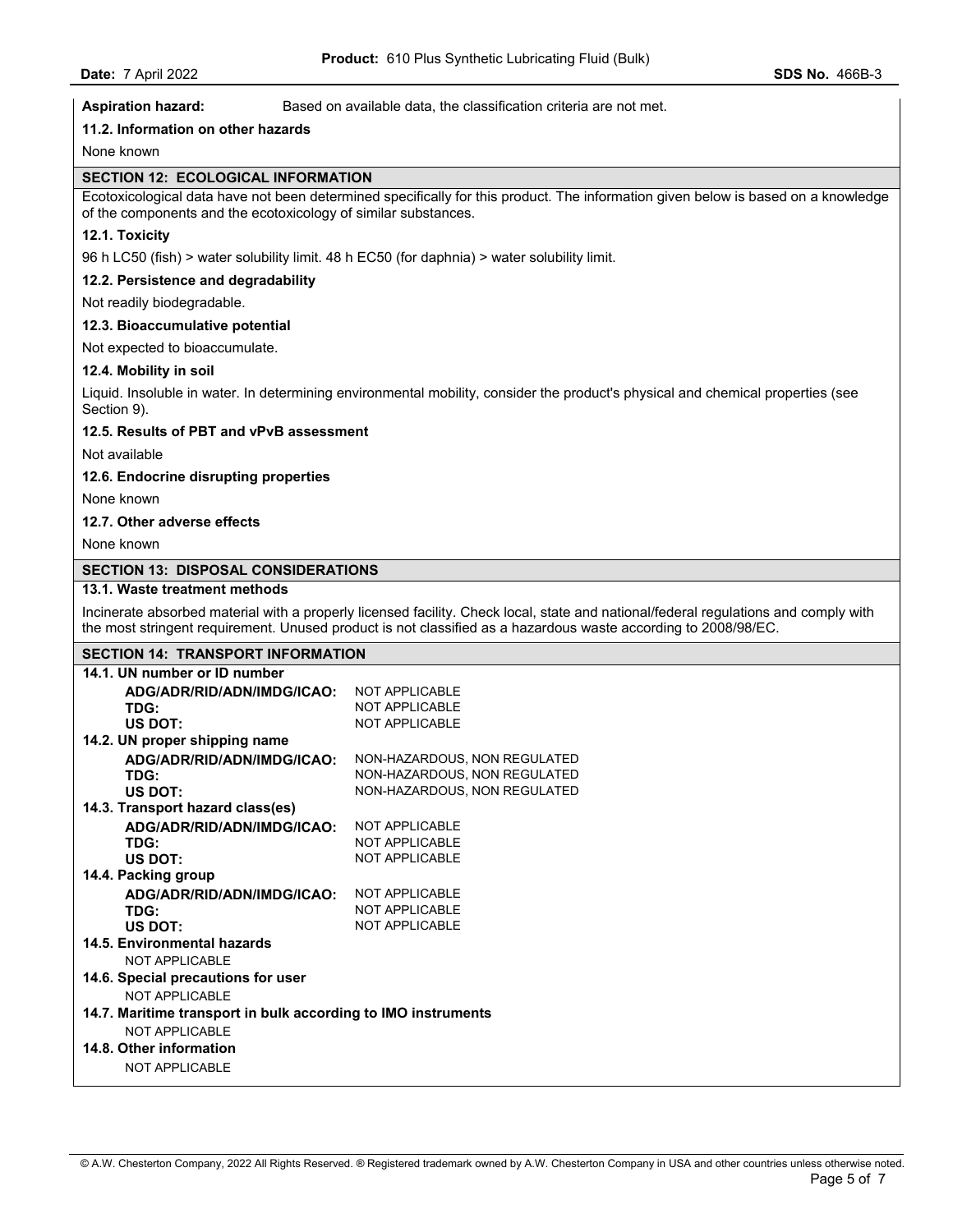**Date: 7 April 2022 SDS No. 466B-3** 

| <b>SECTION 15: REGULATORY INFORMATION</b>                                                                                                                     |                                                                                                                |                                                                                                                                              |  |  |  |  |
|---------------------------------------------------------------------------------------------------------------------------------------------------------------|----------------------------------------------------------------------------------------------------------------|----------------------------------------------------------------------------------------------------------------------------------------------|--|--|--|--|
|                                                                                                                                                               |                                                                                                                | 15.1. Safety, health and environmental regulations/legislation specific for the substance or mixture                                         |  |  |  |  |
| 15.1.1. EU regulations                                                                                                                                        |                                                                                                                |                                                                                                                                              |  |  |  |  |
| <b>Authorisations under Title VII:</b>                                                                                                                        |                                                                                                                | Not applicable                                                                                                                               |  |  |  |  |
| <b>Restrictions under Title VIII:</b>                                                                                                                         |                                                                                                                | None                                                                                                                                         |  |  |  |  |
| <b>Other EU regulations:</b>                                                                                                                                  |                                                                                                                | None                                                                                                                                         |  |  |  |  |
| 15.1.2. National regulations                                                                                                                                  |                                                                                                                |                                                                                                                                              |  |  |  |  |
| <b>US EPA SARA TITLE III</b>                                                                                                                                  |                                                                                                                |                                                                                                                                              |  |  |  |  |
| 312 Hazards:                                                                                                                                                  |                                                                                                                | Chemicals subject to reporting requirements of Section 313 of EPCRA<br>and of 40 CFR 372:                                                    |  |  |  |  |
| None                                                                                                                                                          |                                                                                                                | None                                                                                                                                         |  |  |  |  |
| Other national regulations:                                                                                                                                   |                                                                                                                | None                                                                                                                                         |  |  |  |  |
| 15.2. Chemical safety assessment                                                                                                                              |                                                                                                                |                                                                                                                                              |  |  |  |  |
|                                                                                                                                                               |                                                                                                                | No Chemical Safety Assessment has been carried out for this substance/mixture by the supplier.                                               |  |  |  |  |
| <b>SECTION 16: OTHER INFORMATION</b>                                                                                                                          |                                                                                                                |                                                                                                                                              |  |  |  |  |
| <b>Abbreviations</b><br>and                                                                                                                                   |                                                                                                                | ADG: Australian Dangerous Goods Code<br>ADN: European Agreement concerning the International Carriage of Dangerous Goods by Inland Waterways |  |  |  |  |
| acronyms:                                                                                                                                                     |                                                                                                                | ADR: European Agreement concerning the International Carriage of Dangerous Goods by Road                                                     |  |  |  |  |
|                                                                                                                                                               |                                                                                                                | <b>ATE: Acute Toxicity Estimate</b>                                                                                                          |  |  |  |  |
|                                                                                                                                                               |                                                                                                                | <b>BCF: Bioconcentration Factor</b><br>cATpE: Converted Acute Toxicity point Estimate                                                        |  |  |  |  |
|                                                                                                                                                               |                                                                                                                | CLP: Classification Labelling Packaging Regulation (1272/2008/EC)                                                                            |  |  |  |  |
|                                                                                                                                                               |                                                                                                                | ES: Exposure Standard                                                                                                                        |  |  |  |  |
|                                                                                                                                                               |                                                                                                                | GHS: Globally Harmonized System                                                                                                              |  |  |  |  |
|                                                                                                                                                               |                                                                                                                | ICAO: International Civil Aviation Organization<br>IMDG: International Maritime Dangerous Goods                                              |  |  |  |  |
|                                                                                                                                                               |                                                                                                                | LC50: Lethal Concentration to 50 % of a test population                                                                                      |  |  |  |  |
|                                                                                                                                                               |                                                                                                                | LD50: Lethal Dose to 50% of a test population                                                                                                |  |  |  |  |
|                                                                                                                                                               |                                                                                                                | <b>LOEL: Lowest Observed Effect Level</b>                                                                                                    |  |  |  |  |
|                                                                                                                                                               | N/A: Not Applicable                                                                                            |                                                                                                                                              |  |  |  |  |
|                                                                                                                                                               | NA: Not Available<br>NOEC: No Observed Effect Concentration                                                    |                                                                                                                                              |  |  |  |  |
|                                                                                                                                                               |                                                                                                                | NOEL: No Observed Effect Level                                                                                                               |  |  |  |  |
|                                                                                                                                                               | OECD: Organization for Economic Co-operation and Development                                                   |                                                                                                                                              |  |  |  |  |
|                                                                                                                                                               | PBT: Persistent, Bioaccumulative and Toxic substance                                                           |                                                                                                                                              |  |  |  |  |
| (Q)SAR: Quantitative Structure-Activity Relationship<br>REACH: Registration, Evaluation, Authorisation and Restriction of Chemicals Regulation (1907/2006/EC) |                                                                                                                |                                                                                                                                              |  |  |  |  |
| <b>REL: Recommended Exposure Limit</b>                                                                                                                        |                                                                                                                |                                                                                                                                              |  |  |  |  |
| RID: Regulations concerning the International Carriage of Dangerous Goods by Rail                                                                             |                                                                                                                |                                                                                                                                              |  |  |  |  |
| <b>SCL: Specific Concentration Limit</b>                                                                                                                      |                                                                                                                |                                                                                                                                              |  |  |  |  |
| SDS: Safety Data Sheet<br>STEL: Short Term Exposure Limit                                                                                                     |                                                                                                                |                                                                                                                                              |  |  |  |  |
| STOT RE: Specific Target Organ Toxicity, Repeated Exposure                                                                                                    |                                                                                                                |                                                                                                                                              |  |  |  |  |
|                                                                                                                                                               | STOT SE: Specific Target Organ Toxicity, Single Exposure                                                       |                                                                                                                                              |  |  |  |  |
|                                                                                                                                                               | TDG: Transportation of Dangerous Goods (Canada)                                                                |                                                                                                                                              |  |  |  |  |
|                                                                                                                                                               | <b>TWA: Time Weighted Average</b>                                                                              |                                                                                                                                              |  |  |  |  |
|                                                                                                                                                               | US DOT: United States Department of Transportation<br>vPvB: very Persistent and very Bioaccumulative substance |                                                                                                                                              |  |  |  |  |
|                                                                                                                                                               | WEL: Workplace Exposure Limit                                                                                  |                                                                                                                                              |  |  |  |  |
| WHMIS: Workplace Hazardous Materials Information System                                                                                                       |                                                                                                                |                                                                                                                                              |  |  |  |  |
| Other abbreviations and acronyms can be looked up at www.wikipedia.org.                                                                                       |                                                                                                                |                                                                                                                                              |  |  |  |  |
| Key literature references<br>and sources for data:                                                                                                            |                                                                                                                | Commission des normes, de l'équité, de la santé et de la sécurité du travail (CNESST)                                                        |  |  |  |  |
|                                                                                                                                                               |                                                                                                                | Chemical Classification and Information Database (CCID)<br>European Chemicals Agency (ECHA) - Information on Chemicals                       |  |  |  |  |
|                                                                                                                                                               |                                                                                                                | Hazardous Chemical Information System (HCIS)                                                                                                 |  |  |  |  |
|                                                                                                                                                               |                                                                                                                | National Institute of Technology and Evaluation (NITE)                                                                                       |  |  |  |  |
|                                                                                                                                                               |                                                                                                                | Swedish Chemicals Agency (KEMI)                                                                                                              |  |  |  |  |
|                                                                                                                                                               |                                                                                                                | U.S. National Library of Medicine Toxicology Data Network (TOXNET)                                                                           |  |  |  |  |